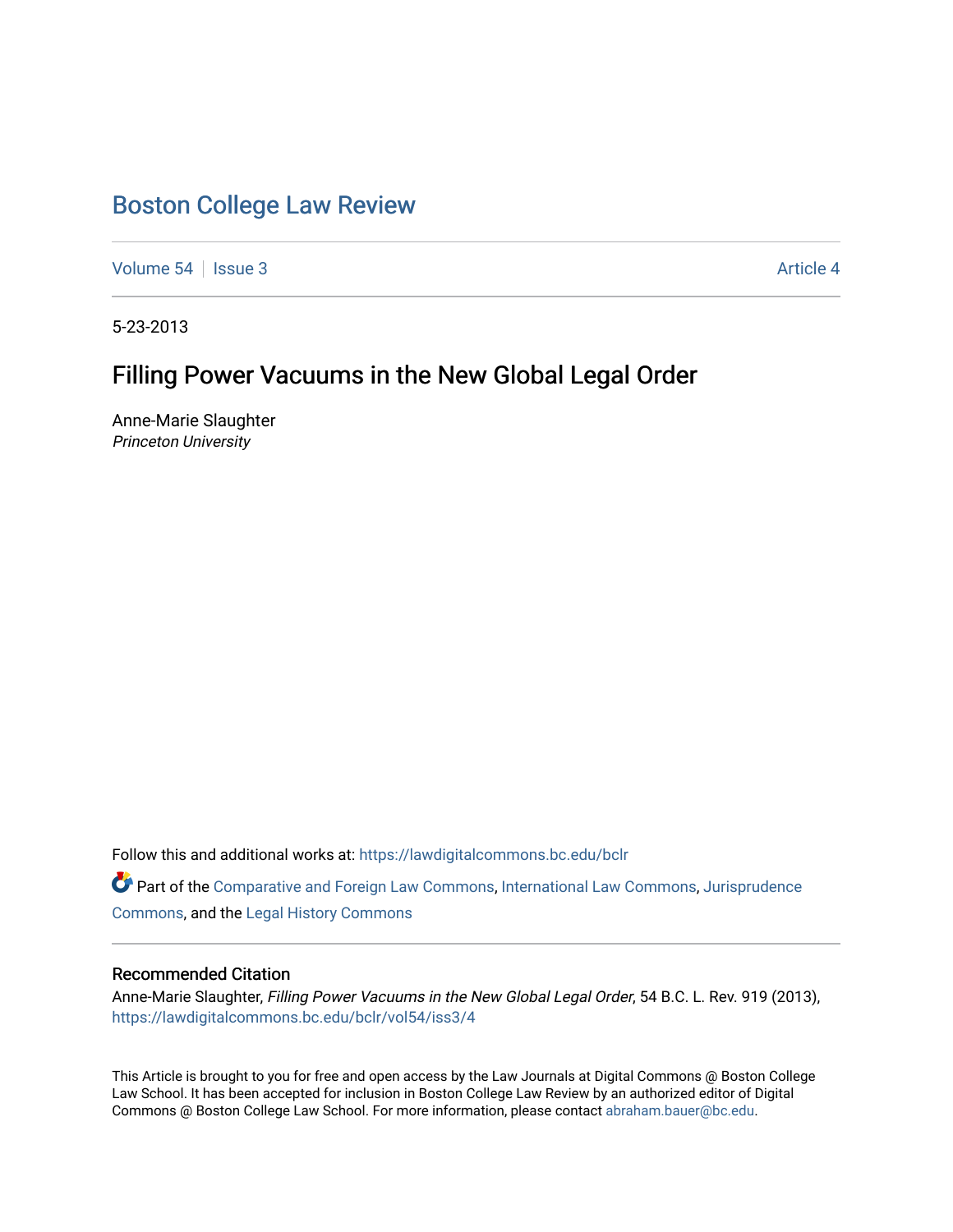## **FILLING POWER VACUUMS IN THE NEW GLOBAL LEGAL ORDER**

#### Anne-Marie Slaughter[\\*](#page-1-0)

**Abstract:** In her Keynote Address at the October, 12, 2012 Symposium, *Filling Power Vacuums in the New Global Legal Order*, Anne-Marie Slaughter describes the concepts of "power over" and "power with" in the global world of law. Power over is the ability to achieve the outcomes you want by commanding or manipulating others. Power with is the ability to mobilize people to do things. In the globalized world, power operates much more through power with than through power over. In contrast to the hierarchical power of national governments, globally it is more important to be central in the horizontal system of multiple sovereigns. This Address illustrates different examples of power over and power with. It concludes that in this globalized world, lawyers are ideally trained and positioned to exercise power.

#### **INTRODUCTION**

 I love the title of this Symposium because I've been thinking a lot about power in a number of different contexts. This Symposium gives me the chance to apply some of that thinking, at least in a preliminary way, to thinking about the globalization of law. I've obviously been out of the pure legal world for a long time, but in government, I sat across the table from Harold Koh, the legal advisor of the Department of State, at Secretary of State Hillary Clinton's meeting every morning. Of course, Harold and I had sat on many panels together, and our careers have been intertwined, but I got a chance to see firsthand the way law shapes politics and constrains power. I was very pleased, then, to start thinking about how law operates in a vacuum, or in the relatively open spaces of a globalized world.

 Let me start with a couple of reflections on power, and the nature of power.[1](#page-1-1) Then, I will talk about how I think those conceptions of

 $\overline{a}$ 

### 919

<sup>\*</sup> © 2013, Anne-Marie Slaughter, Bert G. Kerstetter '66 University Professor of Politics and International Affairs, Princeton University. From 2009–2011, she served as Director of Policy Planning for the United States Department of State. This Article is an adaptation of Professor Slaughter's Keynote Address at Boston College Law School's Symposium, *Filling Power Vacuums in the New Global Legal Order*, on October 12, 2012.

<span id="page-1-1"></span><span id="page-1-0"></span><sup>1</sup> *See infra* notes 4–23 and accompanying text.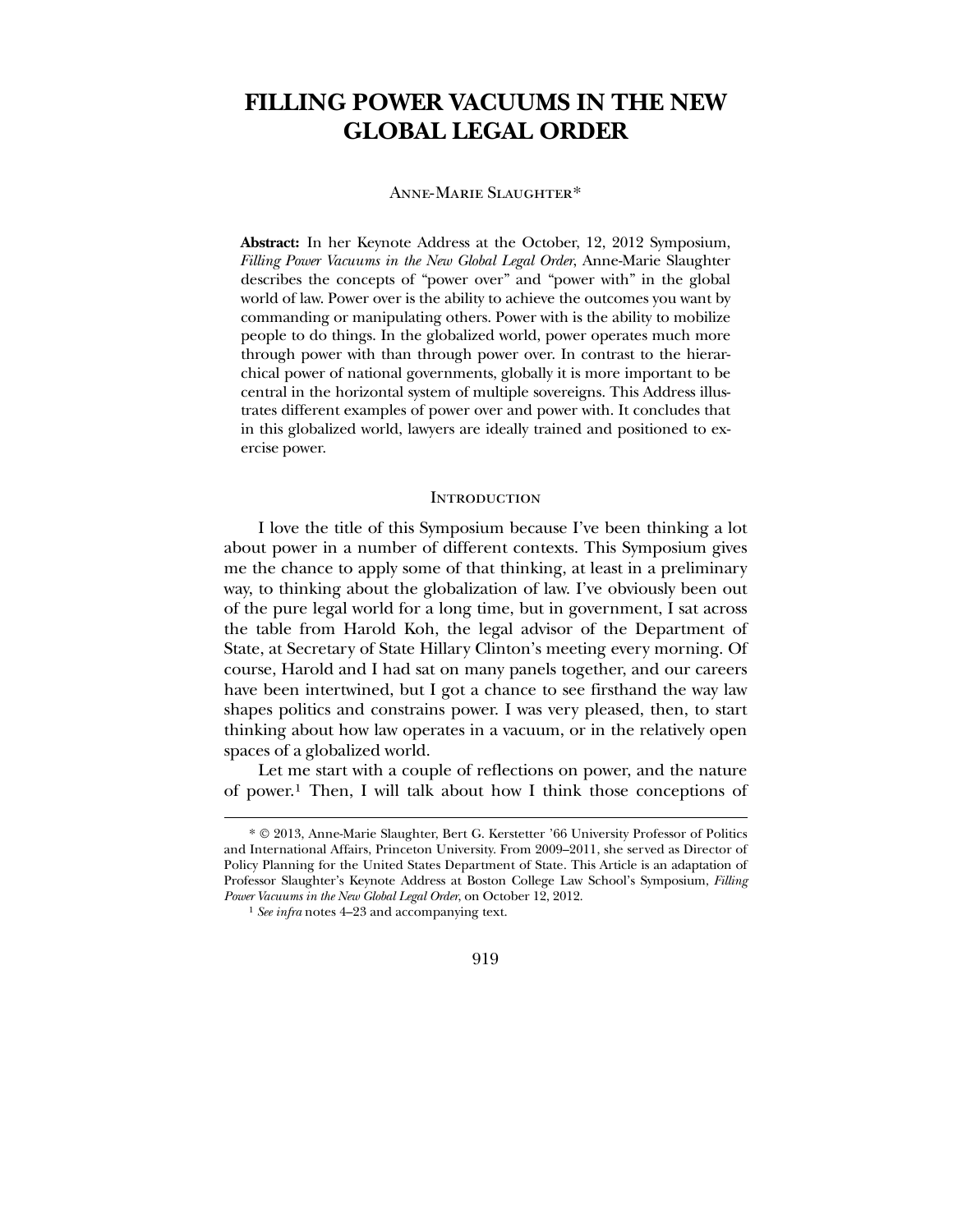power apply to law.[2](#page-2-0) I will end by talking a little bit about how that applies to lawyering.[3](#page-2-1)

#### I. Power as Ladders and Webs: Power Over and Power With

 I think a lot about power in terms of the vertical and horizontal worlds, to start with the most abstract ideas. One way to think about this concretely is the ladder and the web.[4](#page-2-2) If you think about power in terms of a ladder, you want to be at the top. It's a vertical ascent. If you think about power in terms of a web, you want to be at the center. There is no top. Power in a web comes from the center, outward. To be at the top of a ladder would be to be on the periphery of a web. To be at the center of a web would be to be midpoint on the ladder.

 This is a very different way of thinking about power. The examples come from Professor Carol Gilligan's book from the early 1980s, *In a Different Voice*.[5](#page-2-3) She actually wrote the book about how adolescent boys and girls think about relationships in terms of ladders and webs. I'm not sure whether the gender dimension makes a difference. For my purposes, they are two equally valid ways of thinking about power and both, certainly, operate in the world today.

 The next way to think about ladders and webs is to think of the ladder as "power over." If you're at the top of a ladder, you have power over the people below you. You can tell them what to do. It's a hierarchy. If you have power in a web—if you're at the center of a web—you don't have power over anyone. It's horizontal. You can't make anyone do anything, but you have "power with" them. It's the distinction between power over and power with. If you're at the center of a web, you can mobilize people to do all sorts of things. You have all the connections you need to bring people together to make things happen. But it is a different kind of power, and you have to exercise it differently.[6](#page-2-4) I first heard this distinction from Professor Lani Guinier, my former colleague at Harvard. I've read it in many different places, but I remember

<sup>2</sup> *See infra* notes 24–60 and accompanying text.

<sup>3</sup> *See infra* notes 61–65 and accompanying text.

<sup>4</sup> *See* Carol Gilligan, In a Different Voice: Psychological Theory and Women's Development 32 (35th prtg. 1998) (contrasting boys' "hierarchical ordering" with girls' "web of relationships" as ways of thinking about conflict and choice).

<sup>5</sup> *Id.*

<span id="page-2-4"></span><span id="page-2-3"></span><span id="page-2-2"></span><span id="page-2-1"></span><span id="page-2-0"></span><sup>6</sup> *See* Lani Guinier & Gerald Torres, The Miner's Canary: Enlisting Race, Resisting Power, Transforming Democracy 108–30, 141–47 (2002).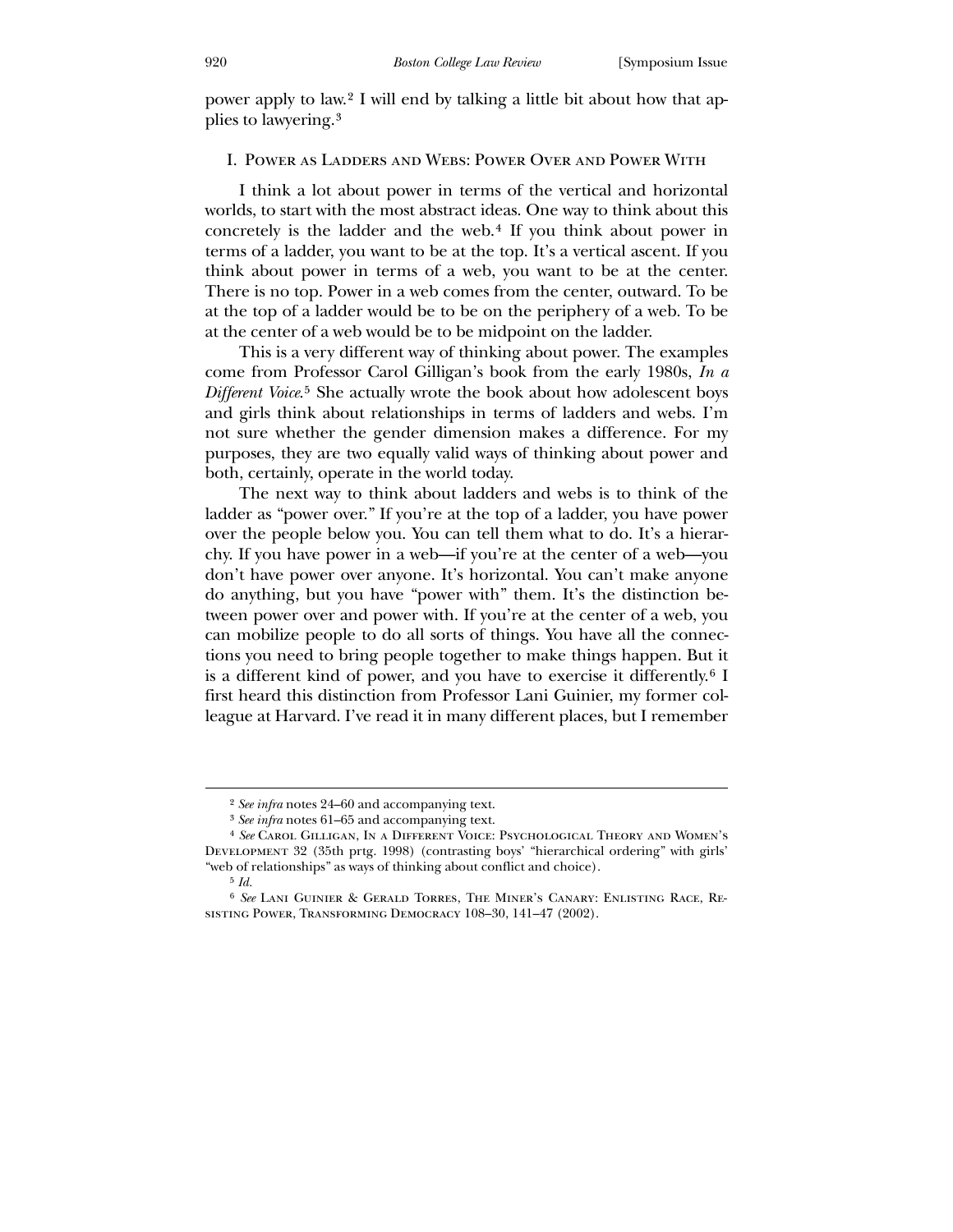her talking about the distinction of power over versus power with fifteen years ago.[7](#page-3-0)

 For our purposes today, I want to suggest that these are two ways to think about power in the national state and power in the global economy: power over and power with, or ladders and webs. In the national state, it's much more of a hierarchy, at least formally. We have the federal government, we have state governments. We think about law and politics in hierarchical terms. Now, within the federal government, we have checks and balances, such that we have no one institution that controls all the others, but broadly, it's a hierarchy. In the global economy, it is much more of a web. There are certainly elements of hierarchy such as the United Nations system or other sources of international law.[8](#page-3-1) By and large, however, when you think about power in diplomacy, or power in any area that is not very strictly regulated, you're talking about a horizontal system of multiple sovereigns in which it's very important to be central.[9](#page-3-2) Indeed, I have argued that the power of the United States comes from our central position in that global web.[10](#page-3-3) But, it's easier to think about power exercised horizontally, rather than vertically. We can think about that very broadly: vertical power/horizontal power, ladder/web, national/global.

#### A. *Power Over*

Now, let me turn to more specific definitions of power in each context. With respect to vertical power, I would define it as getting the outcomes you want. Professor Joseph Nye, who has written a great deal

-

<sup>7</sup> As an example of web versus hierarchy, compare President Barack Obama's primary election campaign in 2008 with Hillary Clinton's campaign. Secretary Clinton had a centralized campaign that was top down, and people continually had to get instructions from the top. President Obama had "My Obama." He sent people into different places across the country and basically said, "You tell me what is going to work here and you customize it." The result was electric: you could see this web spreading as different people joined and different people contributed. He captured this energy and creativity and momentum, and that was really powerful.

<sup>8</sup> *See, e.g.*, U.N. Charter art. 94, para. 1 (establishing the authority of the International Court of Justice over United Nations Members); Marrakesh Agreement Establishing the World Trade Organization, Apr. 15, 1994, 1867 U.N.T.S. 154 (establishing the World Trade Organization).

<span id="page-3-0"></span><sup>9</sup> *See generally* Anne-Marie Slaughter, *America's Edge: Power in the Networked Century*, 88 FOREIGN AFF. 94 (2009) (arguing that, for numerous reasons, the United States has the potential to be the most connected country in a networked world).

<span id="page-3-3"></span><span id="page-3-2"></span><span id="page-3-1"></span><sup>10</sup> *See id.* at 95–96.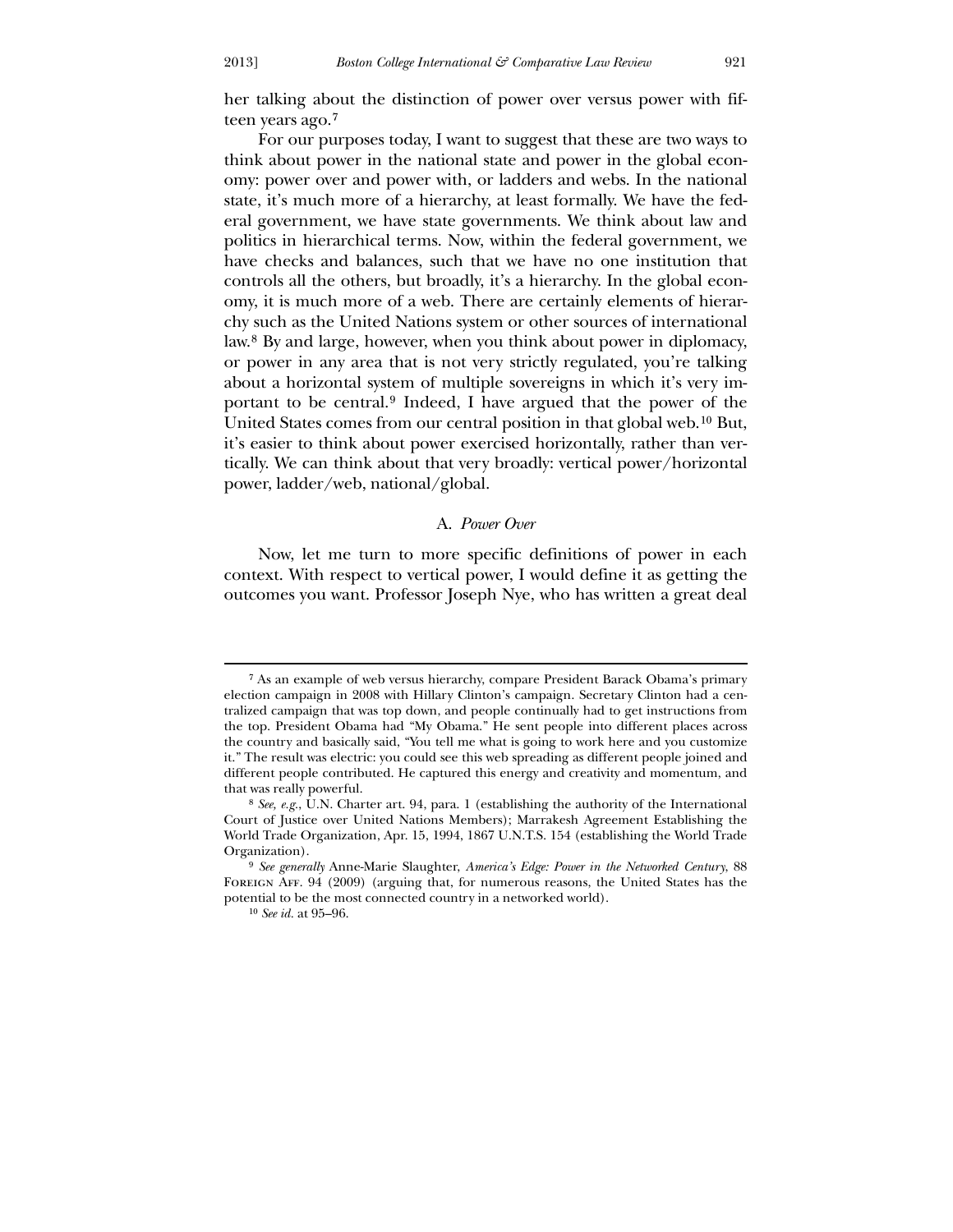on power—indeed, his last five books have had "power" in the title[11](#page-4-0) defines power as "the capacity to do things and in social situations to affect others to get the outcomes we want."[12](#page-4-1) In other words, power is either the ability to do things yourself, without anybody constraining you, or the ability to get other people to do what you want.[13](#page-4-2)

 Nye talks about three ways in which that power operates.[14](#page-4-3) The first is command.[15](#page-4-4) You can command change. You can simply tell people they have to do what you want. As the mother of teenagers, the limits of that power are readily apparent. You can command, but they will not necessarily obey.[16](#page-4-5) Indeed, you more often get a counter-reaction. But yes, there are certainly situations in which the first way we think about power is command.

 The second way—and this is still drawing on Nye's work—is controlling agendas.[17](#page-4-6) We're familiar with this, too. If you have ever worked in a bureaucracy or chaired a meeting, you have three options. One is extreme in one direction, the other is extreme in the other direction, and the one in the middle looks just right. So there, you're really using ideas and institutions to frame agendas for action in ways that make some options seem out of bounds. You drive people toward your preferred option. Just to continue the parenting metaphor, this would be like saying, "Would you like to go to theater camp or art camp or sports camp?" There are a whole bunch of things that are really not on the table. So, we're shaping agendas.

<sup>&</sup>lt;sup>11</sup> See JOSEPH S. NYE, JR., THE FUTURE OF POWER (2011) [hereinafter NYE, THE FUTURE of Power]; Joseph S. Nye, Jr., The Paradox of American Power: Why the World's Only Superpower Can't Go It Alone (2002); Joseph S. Nye, Jr., Power in the Global INFORMATION AGE (2004); JOSEPH S. NYE, JR., THE POWERS TO LEAD (2008); JOSEPH S. NYE, JR., SOFT POWER: THE MEANS TO SUCCESS IN WORLD POLITICS (2004) [hereinafter NYE, SOFT POWER].

<sup>12</sup> Nye, The Future of Power, *supra* note 11, at 6; *see* Nye, Soft Power, *supra* note 11, at 1–2; Richard L. Armitage & Joseph S. Nye, Jr., *Introduction to* CSIS Commission on Smart Power: A Smarter, More Secure America 5, 6–7 (2007), *available at* http://csis. org/files/media/csis/pubs/071106\_csissmartpowerreport.pdf ("Power is the ability to influence the behavior of others to get a desired outcome.").

<sup>13</sup> *See* Nye, The Future of Power, *supra* note 11, at 6.

<sup>14</sup> *See* Nye, Soft Power, *supra* note 11, at 6–7.

<sup>15</sup> *See id.* at 6.

<span id="page-4-0"></span><sup>&</sup>lt;sup>16</sup> *See* Joseph S. Nye, Jr., *Soft Power*, FOREIGN POL'Y, Autumn 1990, at 153, 166 (stating that parents have greater and more enduring power if they shape their children's beliefs and preferences than if they rely on active control).

<span id="page-4-6"></span><span id="page-4-5"></span><span id="page-4-4"></span><span id="page-4-3"></span><span id="page-4-2"></span><span id="page-4-1"></span><sup>17</sup> *See* Nye, Soft Power, *supra* note 11, at 7 ("You can restrict my preferences by setting the agenda in such a way that my more extravagant wishes seem too unrealistic to pursue.").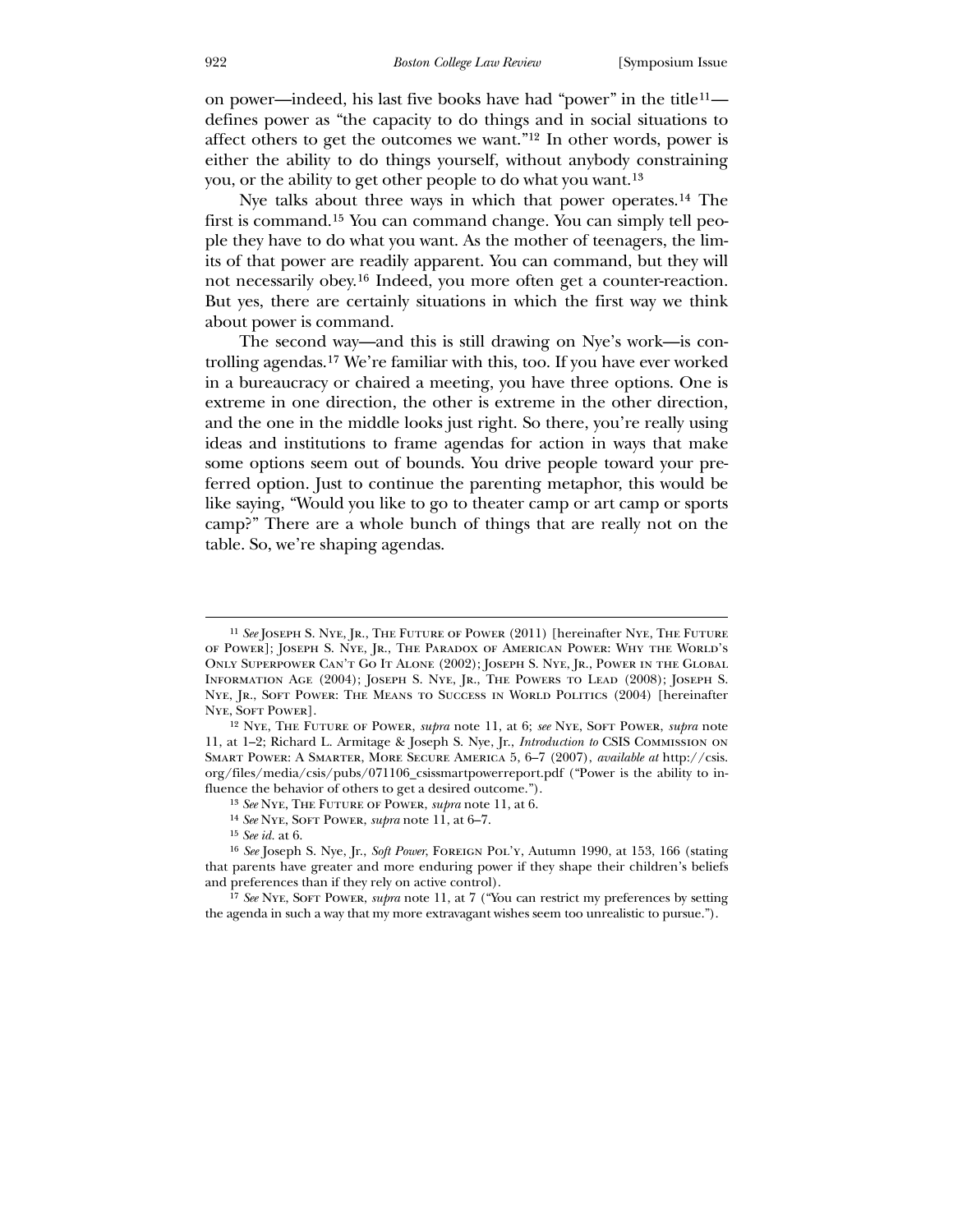$\overline{a}$ 

 The third way—and again, this is power over, thinking about it vertically—is to shape preferences.[18](#page-5-0) This is Gramscian hegemony.[19](#page-5-1) This is the way in which you shape what people want without them ever being aware of it. It is the norms, the deep beliefs, the ideas, the culture, so that we want things, or we believe things to be true, without ever recognizing the power of the culture. Obviously, Madison Avenue's influence is based on this kind of power: with advertising, we are constantly subject to these kinds of forces.[20](#page-5-2) You recognize this all the time. You say things like, "We don't do that. That is not something we do." Every family has its own sense of "our" values. Or, in a school, you have deep values. That's what structures the community; that is the power of shaping preferences. That's power over: command, controlling agendas, and shaping preferences.

#### B. *Power With*

 Now, let's think about the contrast with power with, and what power looks like in a setting where you do not have direct control over everybody. Command is off the table because you're one person in a group of equals. Anybody who's tried to lead a faculty of tenured professors will be very sympathetic to this view. You don't have actual control.

 Therefore, instead of command, the first option under power with is to convene, to connect, and to catalyze. You can't make people do anything, but again, if you're at the center of that web, you can bring people together. You can connect them in ways that you actually can control. You can say, "You should meet so-and-so," and you know the two of them have a project or an interest in common. You know that they're aligned. Suddenly, you have sparked something that you want to happen, but you're doing it through those whom you connect. Then,

<sup>18</sup> *See id.* ("[Y]ou can appeal to my sense of attraction, love, or duty in our relationship and appeal to our shared values about the justness of contributing to those shared values and purposes.").

<sup>&</sup>lt;sup>19</sup> See generally ANTONIO GRAMSCI, SELECTIONS FROM THE PRISON NOTEBOOKS OF ANtonio Gramsci (Quintin Hoare & Geoffrey Nowell Smith eds. & trans., 1971). Although Antonio Gramsci never fully elaborated his theory of cultural hegemony, the posthumously printed essays that he penned in prison became a significant contribution to twentieth-century Marxist thought. *See, e.g.*, Thomas R. Bates, *Gramsci and the Theory of Hegemony*, 36 J. Hist. Ideas 351, 351 (1975); Douglas Litowitz, *Gramsci, Hegemony, and the Law*, 2000 BYU L. Rev. 515, 515, 518. Gramscian hegemony holds that power is achieved not only by force, but also by ideas. *See* Bates, *supra*, at 351.

<span id="page-5-2"></span><span id="page-5-1"></span><span id="page-5-0"></span><sup>20</sup> *See generally* Tamara R. Piety, *"Merchants of Discontent": An Exploration of the Psychology of Advertising, Addiction, and the Implications for Commercial Speech, 25 SEATTLE U. L. REV. 377* (2001) (comparing the effects of Madison Avenue advertising campaigns to the psychology of addiction).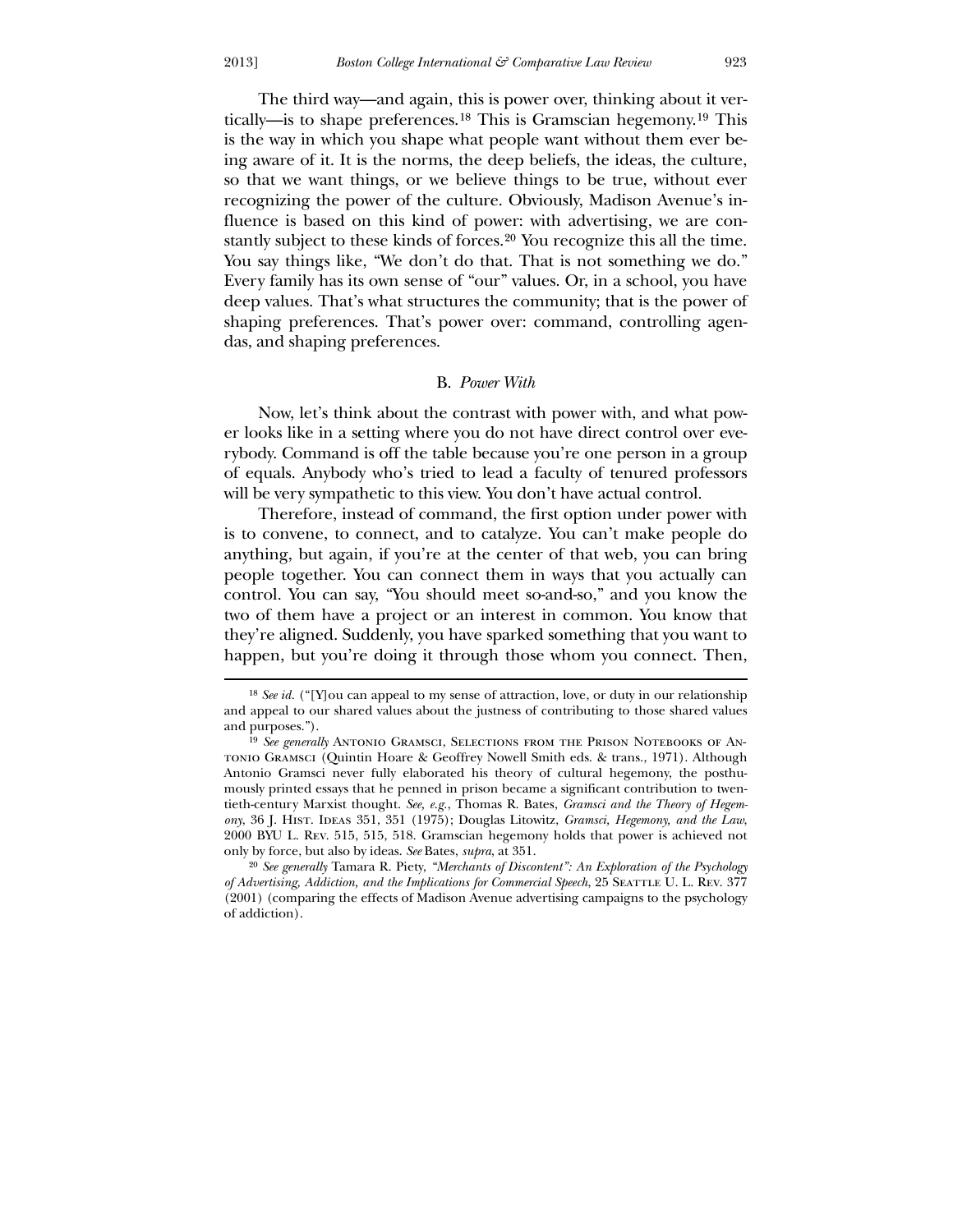of course, you catalyze action. Imagine if we were all in a social movement, and I had brought you all here and I had connected you. You're all passionate about human rights or you're all passionate about the environment. Then, I catalyze action by proposing that we do something together. It's the person who can bring all those people together and can mobilize them that holds the power. Even the word "power" doesn't quite work in the same way it does vertically. Instead of command, you convene, you connect, you catalyze.

 Second, instead of controlling an agenda where I bring you all together and I give you a carefully constrained set of choices, I actually do the opposite. In power with, you don't constrain, you open up. I brought you together, having chosen who's here, and we're all together with a common purpose. If I tell you, "Here are our three options," many of you will leave. You will not want to accept my options. If I want to mobilize you, I actually put some general ideas on the table, and then I open myself up to your ideas. I get people mobilized if they think they can actually contribute and I will hear them.<sup>[21](#page-6-0)</sup> Another way to put this is, if I want to persuade you of something, you have to be certain you can persuade me. You have to be certain I'm hearing you, that I'm not just standing up here with a predetermined agenda that I'm going to have you adopt, and pretend that we reached it together. You actually have to be able to contribute.

 So, it's actually the opposite of controlling an agenda. You are saying, "I'm going to listen to you, and I'm going to change my sense of exactly what I thought I wanted when I came in here, depending on what you say." There has to be a broad set of constraints. If we come together for an environmental movement, we're not going to walk out of here pursuing digital technology. Within that broad area, however, you open yourself up. Instead of constraining, you create as many ways for people to participate as possible.

 Third, instead of shaping preferences—that deep structure where you, in various ways, adopt a culture and have that shape what people want—many people in the power with world talk about the power of sharing. Instead of constraining or shaping preferences, what you're actually doing is sharing what you have and inviting others to share back. It sounds very touchy-feely, but it has some very concrete applications, which I will get to.[22](#page-6-1) In the Internet world, as just one example, if

<sup>21</sup> *See* Daniel Goleman, *Leadership That Gets Results*, 78 Harv. Bus. Rev. 78, 78, 85–86 (2000) (contrasting the benefits of a leadership style that welcomed input with the drawbacks of leading by fiat).

<span id="page-6-1"></span><span id="page-6-0"></span><sup>22</sup> *See infra* notes 49–60 and accompanying text.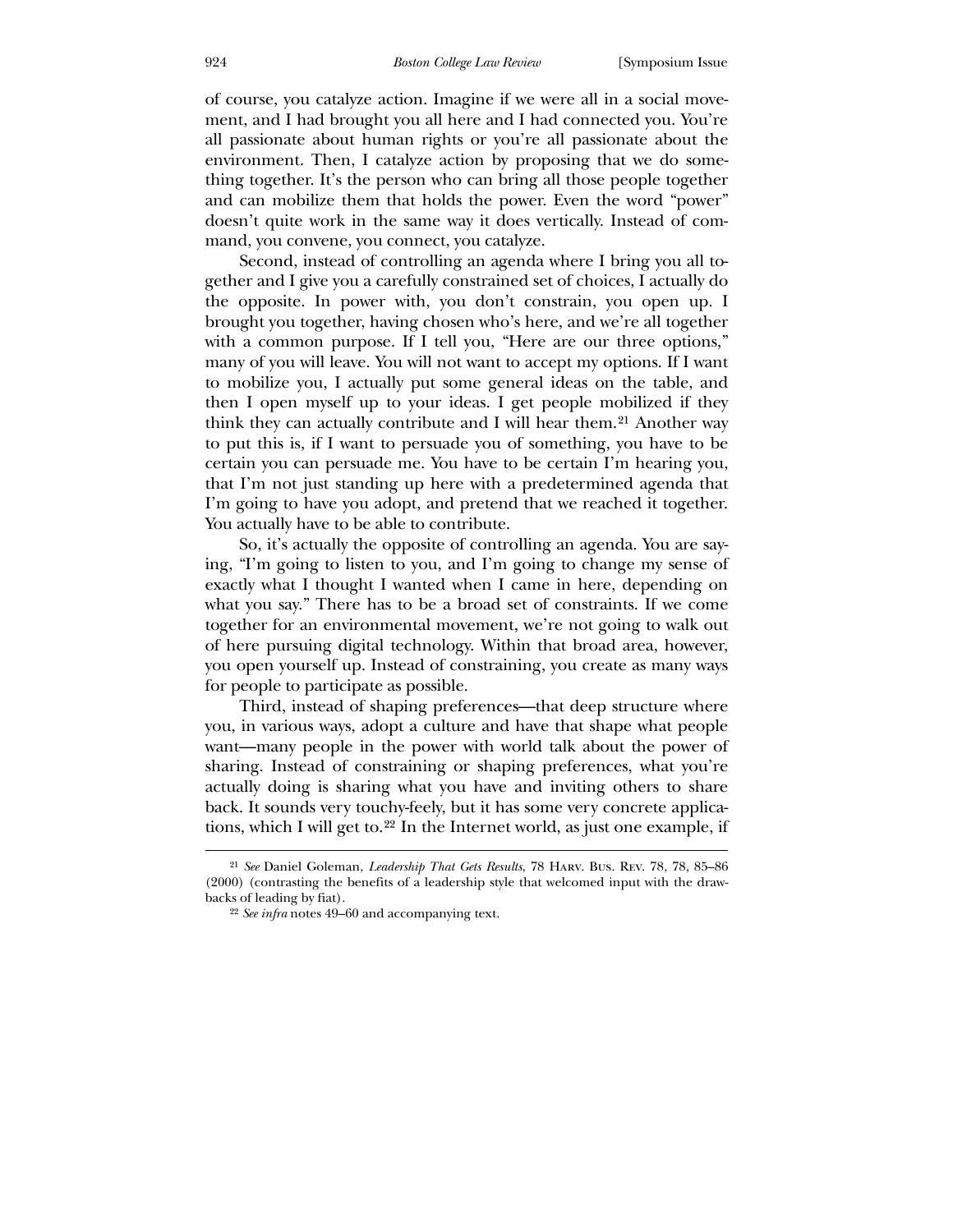-

you want to gather followers on Twitter, you put stuff out, people send stuff to you, and you share back.[23](#page-7-0) It's an active culture of generosity that brings people together and then they shape their preferences and their action. That's all very abstract, so let me now turn to how I think those different kinds of power operate in the world of law, and, specifically, in the global world of law.

#### II. Power Over and Power With in the Global World of Law

## A. *Power Over*

 The power over is quite easy. This is where we start with the power of law. First, there is command—we know all about that. That is, of course, what you learn when you come to law school. You think, initially, law is all about command. You think it's all about actual enforcement. Most people, when you talk about the power of law, say law can only operate where you have the ability to enforce.[24](#page-7-1) You need your federal marshals. You need to be able to lock people up if they violate the law. That is true, at the core. Of course, we know law actually exercises power in many broader ways than that.[25](#page-7-2) But, command is easy. You have a law, you violate it, you enforce it.

 Second, of course, is controlling agendas. There again, that's what law does. It constrains options. It says some things are simply out of bounds. Think about the way our Constitution shapes First Amendment law, for example. If you want to fight hate crime, for instance, you cannot proscribe speech. The First Amendment limits you to a narrow set of options. Law does that all the time. Indeed, when you think about choosing a policy and enacting it in law, what you are doing is creating spaces within which people can actually act.

<sup>&</sup>lt;sup>23</sup> See Strategies for Effective Tweeting: A Statistical Review, BUDDY MEDIA, http://marketing cloud.buddymedia.com/whitepaper-form\_strategies-for-effective-tweeting (last visited Apr. 9, 2013) (login required) (analyzing the effectiveness of Twitter techniques of major brands); *Twitter for Small Business*, TwiTTER, https://business.twitter.com/pdfs/Twitter\_Smallbiz\_ Guide.pdf (last visited Apr. 9, 2013) (encouraging users to engage their audiences through various strategies).

<sup>24</sup> *See* Anthony D'Amato, *Is International Law Really 'Law'?*, 79 Nw. U. L. Rev. 1293, 1293 (1984).

<span id="page-7-2"></span><span id="page-7-1"></span><span id="page-7-0"></span><sup>25</sup> *See* Gregory C. Shaffer & Mark A. Pollack, *Hard Versus Soft Law in International Security*, 52 B.C. L. Rev. 1147, 1163 (2011) (describing the advantages of law that is not binding); Joshua Kleinfeld, *Enforcement and the Concept of Law*, 121 Yale L.J. Online 293, 306–15 (2011), http://www.yalelawjournal.org/images/pdfs/1029.pdf (arguing that enforcement power is not a necessary condition for law).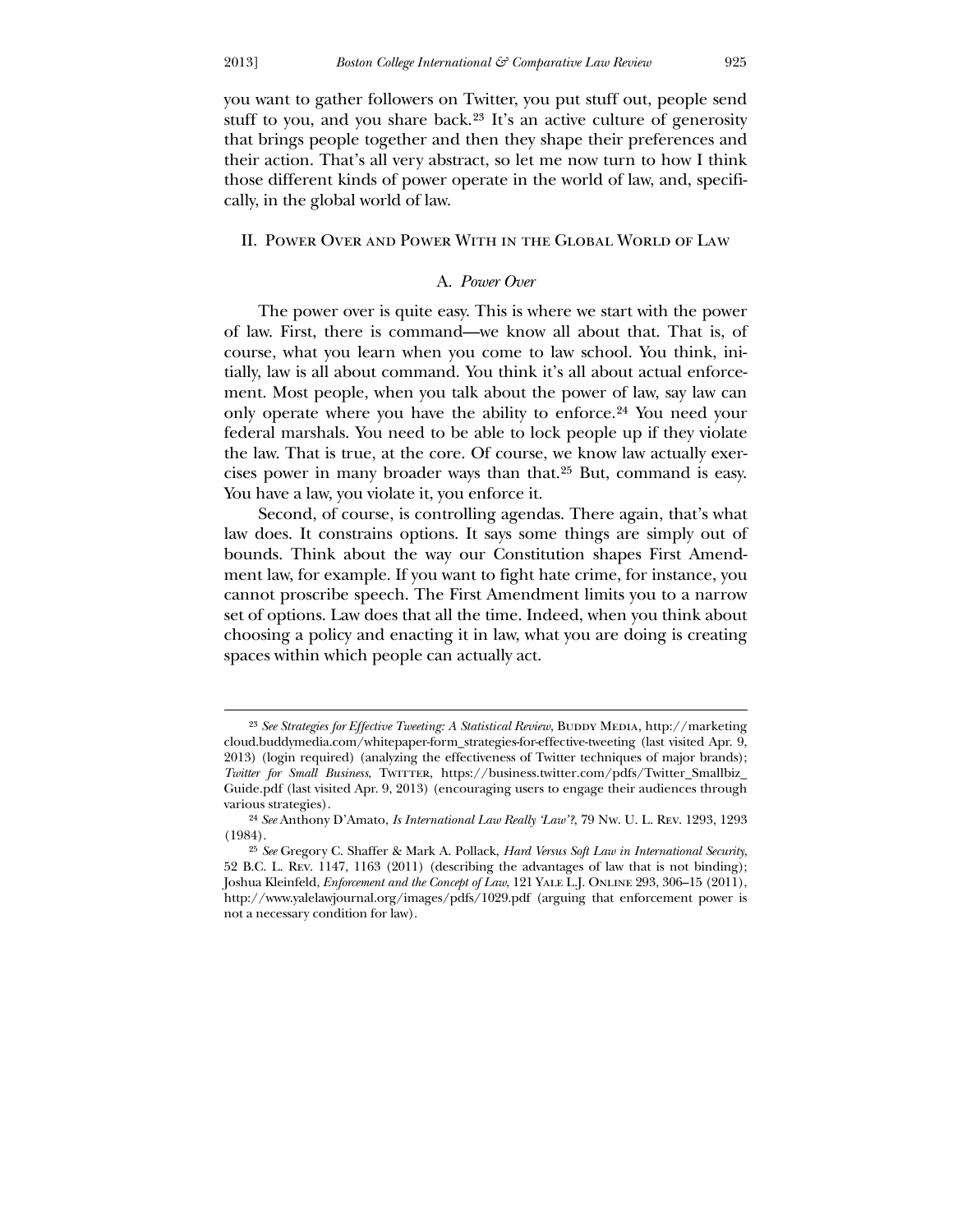Third is shaping preferences. That is what a constitution does. A constitution constitutes a polity and it constitutes it according to certain values that are then enshrined in law. Americans react like they're allergic to a constraint on free speech. Even with respect to the British, if you look at the British libel laws, we regard them immediately as, "You're really constraining free speech. How could you possibly do that?"[26](#page-8-0) That is deep shaping of preferences and it doesn't require a lot more explanation than that. That is how national law operates. There is nothing particularly unusual about thinking about how power over translates into law.

#### B. *Power With*

 Let's look at how law works in terms of power with. Here, we really are in a different world, and we see lots of examples. I want to try to present a framework to analyze those examples. Let's assume we are thinking about nations, or we're thinking about nongovernmental organizations ("NGOs"), or we're thinking about corporations, or we're thinking about universities. We are thinking of any of the actors on the global stage. They can be government and they can be nongovernment, but we are in this horizontal world. We need to connect with others. We want to get things done. That's the starting point. You can be a diplomat, an NGO strategist, or whoever.

 Let's take one example. We all fly; let's be a member of the Star Alliance in the airline industry.[27](#page-8-1) It's actually interesting: it is the only alliance that has been created in my lifetime as an international relations professor.[28](#page-8-2) We have the North Atlantic Treaty Organization (NATO), we have all these old alliances, but the only new alliance I have seen is the Star Alliance and its equivalents.[29](#page-8-3) That's important because those

<sup>26</sup> Defamation Act, 1996, c. 31, §§ 1–20 (Eng.). Unlike most jurisdictions, the United Kingdom places the burden of proof in libel cases on the defendant, thereby making it more difficult to defend a libel action. *See* Eric Pfanner, *Britain to Seek Curbs to 'Libel Tourism*,*'* N.Y. Times (May 9, 2012), http://www.nytimes.com/2012/05/10/business/media/ britain-to-seek-curbs-to-libel-tourism.html (describing plaintiffs' attraction to British courts for libel actions).

<sup>27</sup> The Star Alliance is a network of twenty-seven airlines. *Travel the World with the Star Alliance Network*, Star Alliance, http://www.staralliance.com/en/about/member\_airlines (last visited Apr. 9, 2013).

<sup>28</sup> Five airlines united their flight networks in 1997 to form the Star Alliance. *See Star Alliance Services GmbH*, Star Alliance, http://www.staralliance.com/en/about/organisation/ (last visited Apr. 9, 2013).

<span id="page-8-3"></span><span id="page-8-2"></span><span id="page-8-1"></span><span id="page-8-0"></span><sup>29</sup> NATO was formed in 1949. *See What Is NATO?: An Introduction to the Transatlantic Alliance*, N. Atlantic Treaty Org., http://www.nato.int/welcome/brochure\_WhatIsNATO\_ en.pdf (last visited Apr. 9, 2013).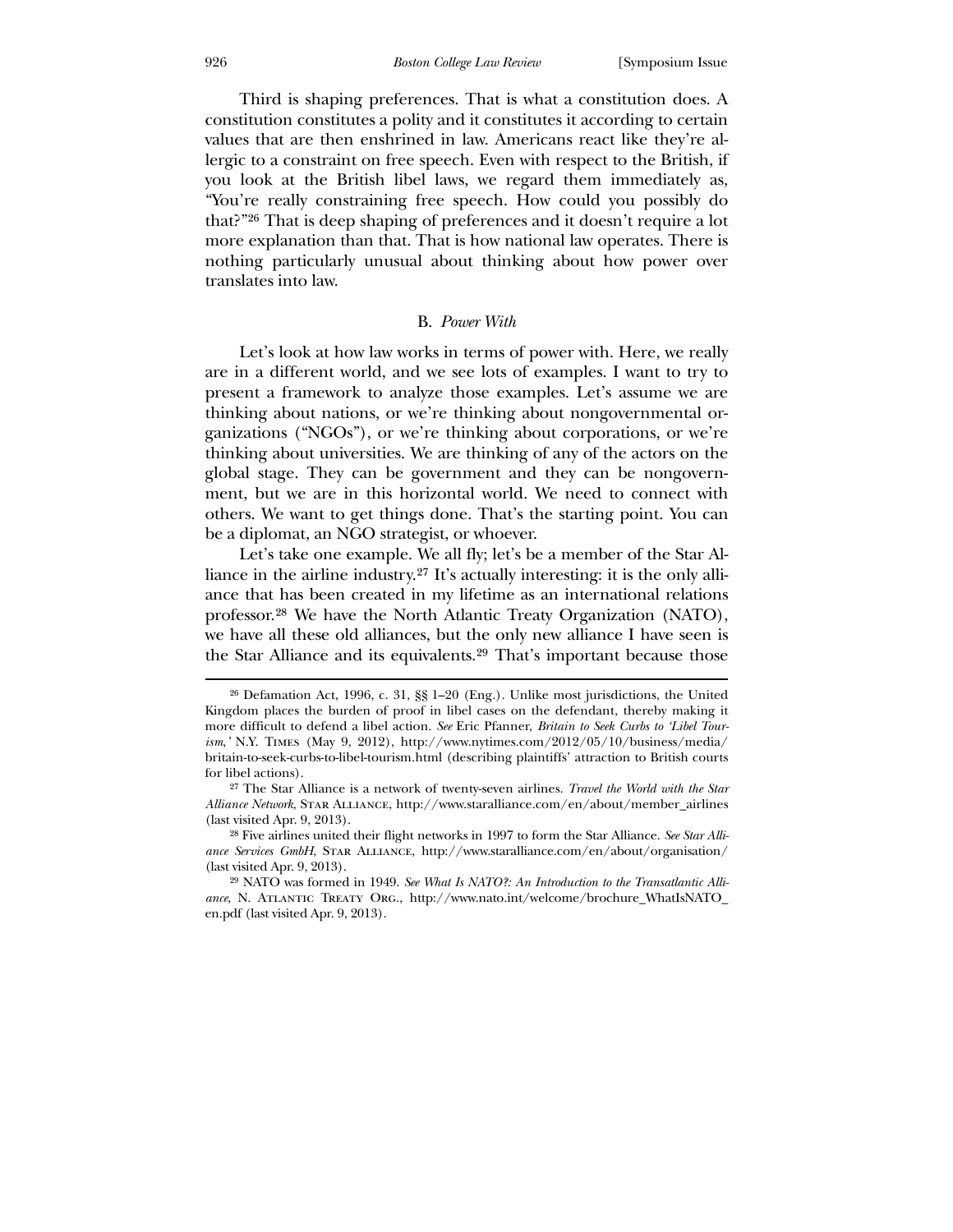are businesses that do not control each other.[30](#page-9-0) Those are national airlines. They have no power over each other. But it's a powerful group. They come together, they give us frequent flier miles, we fly with them. That's convening, connecting, and catalyzing.

 If you think about power with, and you think about convening, connecting, and catalyzing, what does that mean for law? How does law help you convene, connect, and catalyze? In the first place, it's the law that makes space that allows actors to act. It's the law that creates spaces within which you can come together.

 The best example is Internet governance. Think about the revolutions in the Middle East. Think about how they have used the Internet in multiple ways. Now, they use it to upload videos so that we can all see what's actually going on.<sup>[31](#page-9-1)</sup> But well before that, they used the Internet to communicate with each other.<sup>[32](#page-9-2)</sup> The revolutionaries who helped overturn Slobodan Milošević in Serbia actually came together with other groups around the world, including in the Middle East.[33](#page-9-3) They found each other online. They connected.

 Then, of course, there are the actual revolutions: the ability of Facebook and Twitter to stay one step ahead of the state.[34](#page-9-4) Again, I don't think social media created these revolutions. But, if you talk to the people who are a part of them, they will say speed was essential.[35](#page-9-5) Because before, by the time you'd organized a factory or a university or

<u>.</u>

<sup>&</sup>lt;sup>30</sup> See Xing Hu et al., *Revenue Sharing in Airline Alliances*, MGMT. ScI. (Nov. 28, 2012), http://mansci.journal.informs.org/content/early/2012/11/28/mnsc.1120.1591.full.pdf (describing the independent character of airlines in alliances).

<sup>31</sup> *See* Wael Ghonim, Revolution 2.0: The Power of the People Is Greater Than the People in Power: A Memoir 66, 86–87, 127, 188 (2012).

<sup>32</sup> *See* David Matas, *Countering Hate on the Internet: Recommendations for Action*, *in* The Holocaust's Ghost: Writings on Art, Politics, Law, and Education 483, 483–84 (F.C. Decoste & Bernard Schwartz eds., 2000) (describing how Serbian radio station Radio B92 broadcast information about protests in 1996 over the Internet after the government jammed the station's signal).

<sup>33</sup> *See id.*

<sup>34</sup> *See generally* Ghonim, *supra* note 31 (recounting the role of Facebook in the demonstrations in Tahrir Square, in Cairo, Egypt in 2011). *But see* Malcolm Gladwell, *Does Egypt Need Twitter?*, New Yorker News Desk (Feb. 2, 2011), http://www.newyorker.com/online/ blogs/newsdesk/2011/02/does-egypt-need-twitter.html ("People protested and brought down governments before Facebook was invented.").

<span id="page-9-5"></span><span id="page-9-4"></span><span id="page-9-3"></span><span id="page-9-2"></span><span id="page-9-1"></span><span id="page-9-0"></span><sup>35</sup> *See* Ghonim, *supra* note 31, at 232 ("The rapid pace of events drove home one of the key strategies I learned from the revolution: to achieve your vision, you need friends and communication channels more than you need plans. The world moves too fast for even the best-laid plans to hold up.").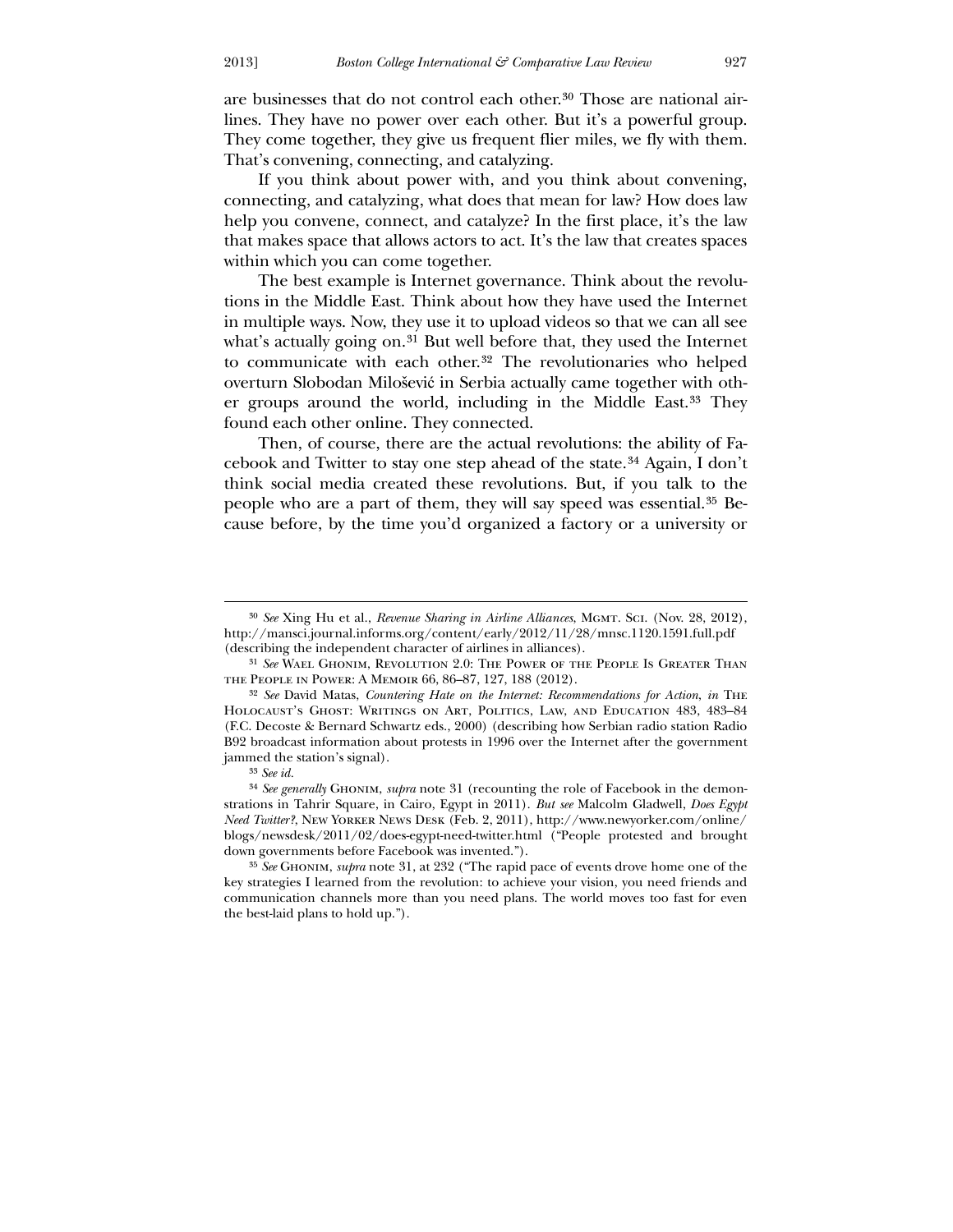any site against the State, the State was there.[36](#page-10-0) It could crack down on you before you could gain momentum. With Facebook and Twitter, however, you had a rolling speed of change that really worked.

 That all relies on what, domestically, we think of as freedom of speech, freedom of association, and freedom of assembly. Online, that's the law, and it is law we are all going to be a part of shaping.[37](#page-10-1) Does it allow that horizontal convening, connecting, and mobilizing? Do we have law that creates those spaces across borders the way we have it domestically?

 It's also the law that mandates group interaction. This is trickier. Obviously, because of freedom of speech and freedom of assembly, you're allowed to connect and to convene and to work together, but you don't have to. What is the kind of law that forces you to actually work together? Think about the power of those young people together on Facebook, then together in the streets.[38](#page-10-2) Think about what that accomplishes.

But what brings people together? Some of this is the ability to operate through social media, to connect with others. But there are much more specific ways in which law actually forces people together. For example, shifting ground pretty radically, think about administrative law. Think about reason-giving requirements where you are required, as a government entity—or as a private entity—to give reasons for your decisions.[39](#page-10-3) That forces you to come together with others and give reasons.

After notice required by this section, the agency shall give interested persons an opportunity to participate in the rule making through submission of written data, views, or arguments with or without opportunity for oral presentation. After consideration of the relevant matter presented, the agency shall incorporate in the rules adopted a concise general statement of their basis and purpose.

<sup>&</sup>lt;sup>36</sup> See Emilia Luna, *Egypt, Libya, Tunisia: Twitter Revolutions?*, TUFTS DAILY (Mar. 11, 2011, 7:03), http://www.tuftsdaily.com/news/egypt-libya-tunisia-twitter-revolutions-1.2511337#.UW IJMDfnZ1E.

<sup>37</sup> *See generally* Anupam Chander, *Googling Freedom*, 99 Calif. L. Rev. 1 (2011) (arguing that companies like Google have an obligation to enable free speech on the Internet even when governments repress it).

<sup>38</sup> *See supra* notes 31–36 and accompanying text.

<sup>39</sup> *See* Administrative Procedure Act, 5 U.S.C. § 553(c) (2006). The section of the Administrative Procedure Act on rule making requires:

<span id="page-10-3"></span><span id="page-10-2"></span><span id="page-10-1"></span><span id="page-10-0"></span>*Id.*; *see* Jodi L. Short, *The Political Turn in American Administrative Law: Power, Rationality, and Reasons*, 61 Duke L.J. 1811, 1871 (2012) ("In social theory, reason giving is a practice associated with negotiating social relationships and facilitating cooperation and collective action.").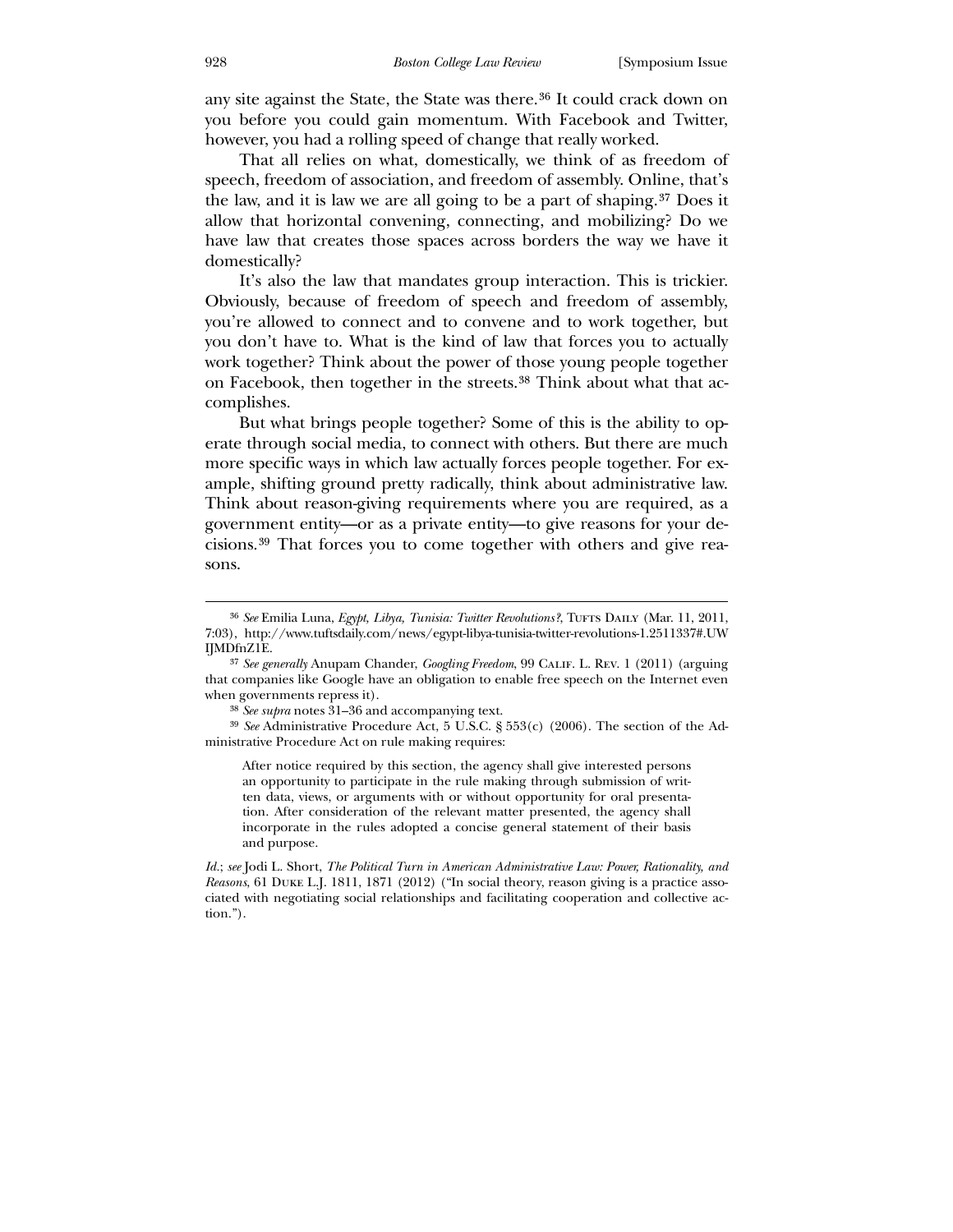If you give reasons and you have a notice and comment requirement, people are enabled to comment on what you said, but they are not required to. Suppose you said, "Here's our administrative regulation. Here are our reasons for our administrative regulation. Here's the notice we have to give." Other people respond, "This is our reaction." You have just structured a conversation. It requires people to come together and do that. Indeed, our entire lobbying industry, which we can pillory in many ways, is the way interests come together and actually define those interests, be they public interest groups or private. They come together and actually then work together to achieve an outcome.

 Then, there's the law that allows and encourages network creation. To the extent laws facilitate things like the Star Alliance, or loose relationships among corporations, among NGOs, among universities, across borders, that is the law operating through power with. This includes everything from liability rules to corporate governance rules, where you're really allowing people to engage in these horizontal structures.

 The second form of power with is where you open up and create opportunities to plug in. One way to think about this, for those of you who are familiar with the digital world, is through the open source movement: Linux versus Microsoft, essentially.[40](#page-11-0) How does open source work? The first thing it does is create as many opportunities as possible for people to plug in because the point of open source is to get as many people as possible engaged.

 Another example would be something like InnoCentive.[41](#page-11-1) Procter & Gamble does over fifty percent of its research and development not in-house.[42](#page-11-2) Rather, they do it online. They do it by putting their problems out there on InnoCentive and then paying whichever inventor can actually come up with options.[43](#page-11-3) It's crowdsourcing, but it's crowdsourcing in research and development. To do that, you actually want to create

<u>.</u>

<sup>40</sup> Open source software means that the underlying computer code is made freely available. *See* Marcus Maher, *Open Source Software: The Success of an Alternative Intellectual Property Incentive Paradigm*, 10 FORDHAM INTELL. PROP. MEDIA & ENT. L.J. 619, 619–46 (2000) (describing the open source development process).

<sup>41</sup> InnoCentive, https://www.innocentive.com/ (last visited Apr. 9, 2013) (providing information on InnoCentive, a web-based crowdsourcing and innovation platform); *see* Miriam A. Cherry, *A Taxonomy of Virtual Work*, 45 Ga. L. Rev. 951, 966–67 (2011) (describing InnoCentive and other forms of crowdsourcing).

<sup>&</sup>lt;sup>42</sup> Bruce Brown & Scott D. Anthony, *How P&G Tripled Its Innovation Success Rate*, 89 Harv. Bus. Rev. 64, 72 (2011).

<span id="page-11-3"></span><span id="page-11-2"></span><span id="page-11-1"></span><span id="page-11-0"></span><sup>43</sup> *See What We Do*, InnoCentive, https://www.innocentive.com/about-innocentive (last visited Apr. 9, 2013).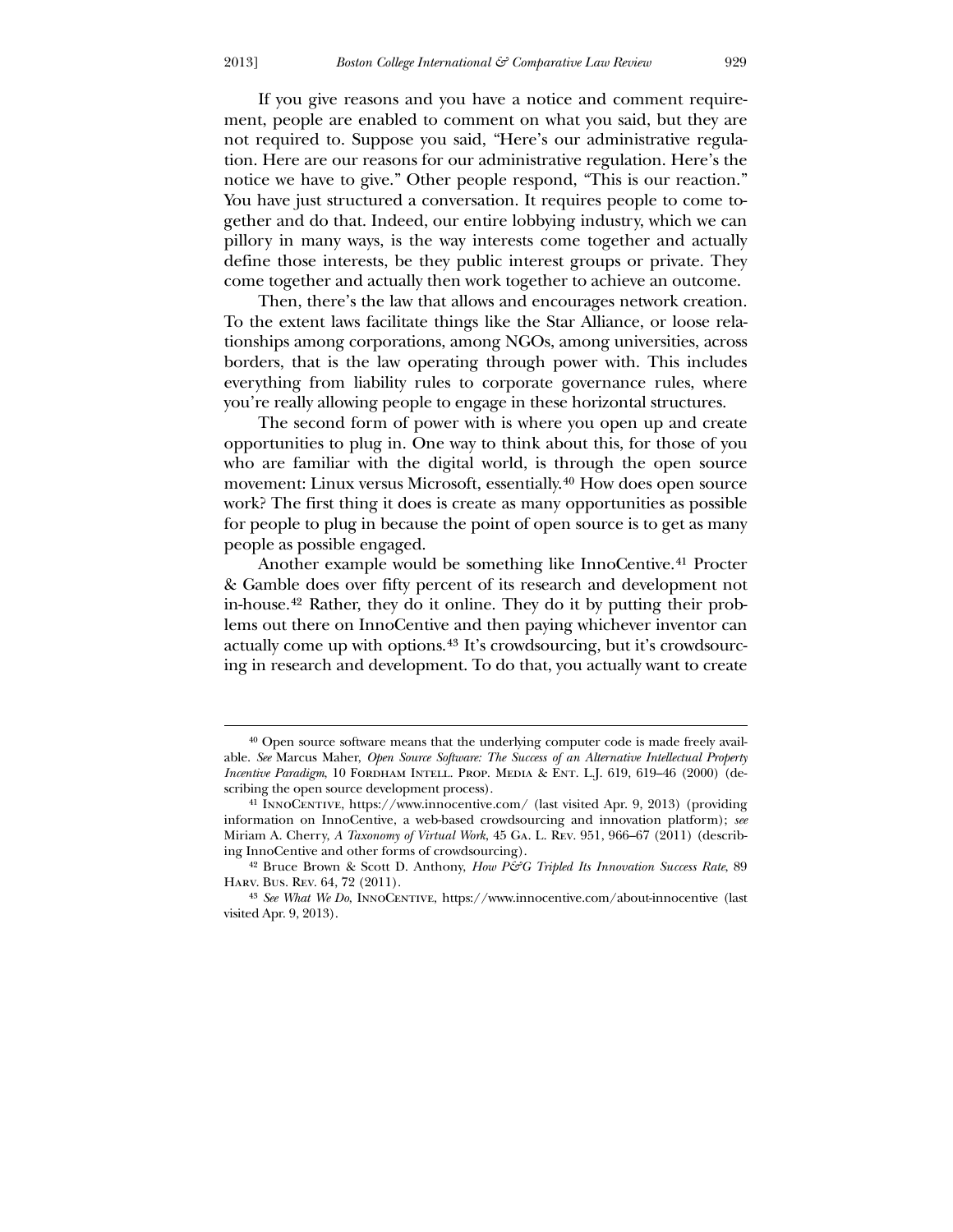opportunities for as many people to plug into what you're doing as possible. You want to make it as open as possible, as accessible as possible.

 The implications for transnational law are that instead of creating closed institutions, you want to create open networks, and you want to create them in ways that allow as many different parties to participate as possible. This gives you a different view of the proliferation of multilateral institutions. If you look at Southeast Asia or Europe, there has been this huge proliferation.<sup>[44](#page-12-0)</sup>

 If you think about that vertically, it just looks incredibly confused. Where are the lines of authority? Who's enforcing what? There are too many different institutions. If you look at it horizontally, and you think, "What we're really trying to do is get as many nations and non-state actors as possible involved in a common project," then more can actually be better. Not infinitely, but you take whatever institution you need to create to get whatever group of countries involved.

 For a concrete example, think about Southeast Asia. You have so many different institutions. You have networks of all different regulators. You have something like APEC, the Asia Pacific Economic Cooperation,[45](#page-12-1) which is very big and very unwieldy. It involves all Latin American countries and South Pacific countries and North Pacific countries. Basically, it includes all the countries on the Pacific Rim, and also includes Taiwan and Hong Kong.[46](#page-12-2) It's the only organization that can include Taiwan and Hong Kong because the Chinese will not allow Taiwan and Hong Kong to be included in a security organization as separate states.<sup>[47](#page-12-3)</sup>

You then have a security organization, the East Asia Summit,  $48$ which has some subset of those institutions but does not include Taiwan or Hong Kong. Still, you can actually discuss security. From a vertical, who-controls-what perspective, that looks really messy, but from the idea that you want to create institutions that can get as many different actors as possible around the table, that actually looks much better.

<sup>44</sup> *See* Kai He, Institutional Balancing in the Asia Pacific: Economic Interdependence and China's Rise 147 (2009).

<sup>45</sup> APEC comprises twenty-one members. *Member Economies*, Asia-Pac. Econ. Cooperation, http://www.apec.org/About-Us/About-APEC/Member-Economies.aspx (last visited Apr. 9, 2013).

<sup>46</sup> *See id.*

<sup>47</sup> Sigrid Winkler, *Taiwan's UN Dilemma: To Be or Not to Be*, *Taiwan-U.S. Quarterly Analysis*, BROOKINGS INSTITUTION (June 2012), http://www.brookings.edu/research/opinions/2012/ 06/20-taiwan-un-winkler.

<span id="page-12-4"></span><span id="page-12-3"></span><span id="page-12-2"></span><span id="page-12-1"></span><span id="page-12-0"></span><sup>48</sup> *East Asia Summit (EAS)*, Ass'n S.E. Asian Nations, http://www.asean.org/asean/external-relations/east-asia-summit-eas (last visited Apr. 9, 2013).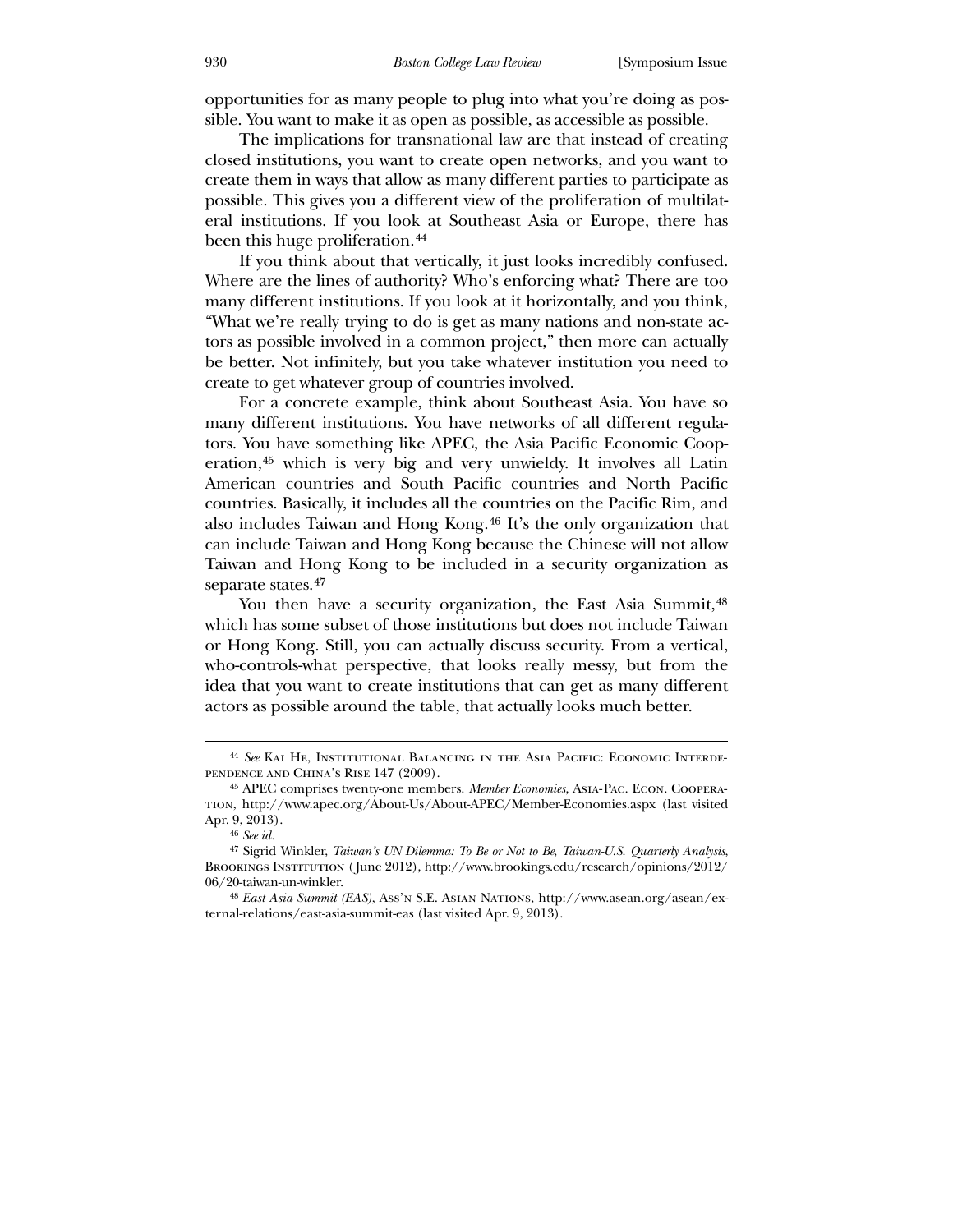Finally, the last idea is that we want to encourage sharing. For example, students may know about Zipcar.[49](#page-13-0) For those of you who don't know, if you don't have a car, Zipcar allows you to rent a car that you can park downtown at a specific place and you can book an hour or two of it. The next step is: I have a car, and it's sitting in the parking garage for eight straight hours, and it's not doing any good for me. You're my colleague, and you need a car just for an hour or two, so you can go and do your groceries. Because I'm not making any money with it sitting in the parking garage, if you pay me some relatively small amount—at least cover my parking, gas, wear and tear, and maybe a little other amount—then I profit, and you profit. That's the sharing economy. That's the mesh.

The other example, which is very actively growing, is Airbnb.<sup>[50](#page-13-1)</sup> People in San Francisco have spare rooms. Their kids go to college and they have more bedrooms than they know what to do with—or, at least, one extra bedroom. People come to conferences in San Francisco, but the hotels are full and expensive. People would love to be able to pay for a room. Airbnb converts your house into a bed and breakfast. Airbnb is doing very well as a start-up.<sup>[51](#page-13-2)</sup> In fact, San Francisco has created a sharing economy working group.[52](#page-13-3) In a world where sustainability is the watchword, there will be more and more value created by bringing people together and allowing them to share what they have.

 Now, translate that to states. Think about all the law and institutions that encourage sharing best practices. We think of this as very weak stuff. The best example is the Copenhagen effort to get a global environmental treaty to fight global warming,<sup>[53](#page-13-4)</sup> which I would love to see. That's one approach. It would be great if we could get it, but having been in the State Department during that negotiation, I don't see us getting there any time soon.

<u>.</u>

<sup>49</sup> Zipcar, http://www.zipcar.com/ (last visited Apr. 9, 2013).

<sup>50</sup> Airbnb, https://www.airbnb.com/ (last visited Apr. 9, 2013).

<sup>51</sup> Jordan Crook, *Airbnb's Big 2012: 4x Guest Growth and 2x the Number of Listings in 192 Countries Worldwide*, TechCrunch (Feb. 7, 2013), http://techcrunch.com/2013/02/07/airbn bs-big-2012-4x-guest-growth-and-2x-the-number-of-listings-in-over-150-countries-worldwide/.

<sup>52</sup> *See* Press Release, S.F. Office of Econ. & Workforce Dev., Mayor Lee, President Chiu, Supervisors Farrell, Kim & Wiener Announce Nation's First "Sharing Economy" Working Group to Support Innovative New Economy, Confront Emerging Issues (Mar. 27, 2012), http:// www.sfmayor.org/index.aspx?page=770.

<span id="page-13-4"></span><span id="page-13-3"></span><span id="page-13-2"></span><span id="page-13-1"></span><span id="page-13-0"></span><sup>&</sup>lt;sup>53</sup> Copenhagen Climate Change Conference-December 2009, UNITED NATIONS FRAMEWORK Convention on Climate Change, http://unfccc.int/meetings/copenhagen\_dec\_2009/ meeting/6295.php (last visited Apr. 9, 2013).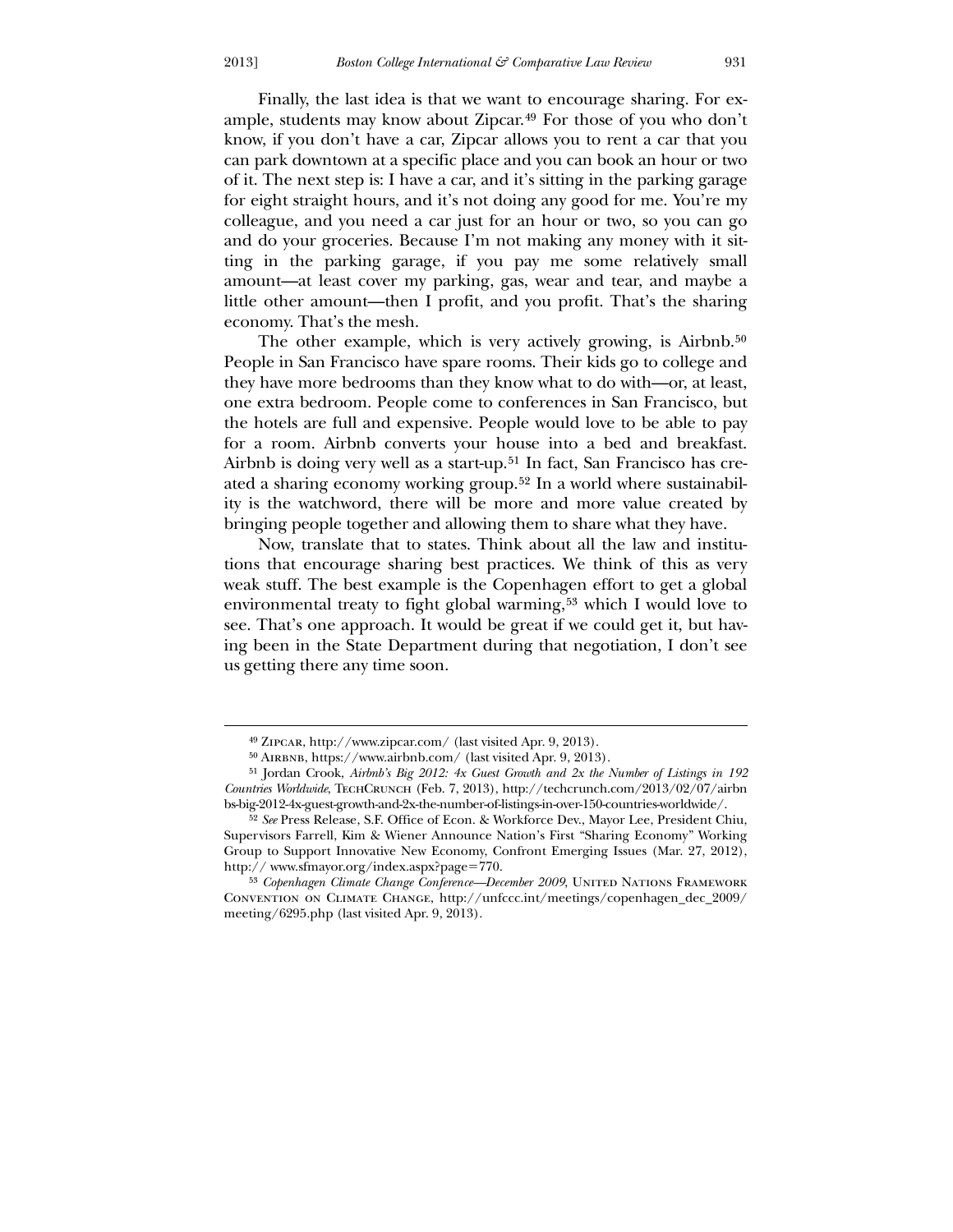Another example is the C40.<sup>[54](#page-14-0)</sup> It is a group of forty big, global cities. It involves connecting those cities, meeting regularly, sharing best practices, committing to ongoing projects, and effectively saying, "I tried this and it worked. I tried this and it didn't."[55](#page-14-1) You share and you learn and you improve, in a continual model. That is law that actually encourages sharing.

 A third example that is taking off is the Open Government Partnership.[56](#page-14-2) It started with eight countries in 2011, including the United States, the United Kingdom, Brazil, the Philippines, Indonesia, Mexico, South Africa, and Norway.<sup>[57](#page-14-3)</sup> There are now forty-five nations.<sup>[58](#page-14-4)</sup> What is it? It is a group of nations that come together and commit to transparency, civic participation, and accountability.[59](#page-14-5)

 You might think this looks like a division between democracies and non-democracies. There is a lot of that in there, but that's not how it's framed. It's framed as open government, and open government is about transparency, civic participation, and accountability.[60](#page-14-6) These governments pledge to make progress on specific areas. For example, whether you are a democracy or non-democracy, you may have to pledge to make your officials' salaries public, to make your environmental data public, or to make your health data public. And, you must do it in such a way that enables citizens to participate, and then share that experience with other nations. Again, this is a way of creating an institution that has a lot of power, if you think about power with.

 Overall, I wanted to give you two different visions of power. First is the traditional vision of power in a hierarchy: power as command, power as controlling agendas, and power as shaping preferences. Contrast that with power with: power in a web, power in the center of a horizontal world. Exercising this power is much more about bringing people together, connecting them, and mobilizing them. It is about opening things up so people are actually participating and you're allowing them to define something together. It sounds touchy-feely, but it is increas-

<sup>54</sup> C40 Cities Climate Leadership Group, http://www.c40cities.org/home (last visited Apr. 9, 2013).

<sup>55</sup> *C40 Cities Make a Difference*, C40 Cities Climate Leadership Group, http://www. c40cities.org/c40cities (last visited Apr. 9, 2013).

<sup>56</sup> Open Gov't Partnership, http://www.opengovpartnership.org/ (last visited Apr. 9, 2013).

<sup>57</sup> *Open Government Declaration*, Open Gov't Partnership (Sept. 2011), http://www.open govpartnership.org/open-government-declaration.

<sup>58</sup> *See id.*

<sup>59</sup> *See id.*

<span id="page-14-6"></span><span id="page-14-5"></span><span id="page-14-4"></span><span id="page-14-3"></span><span id="page-14-2"></span><span id="page-14-1"></span><span id="page-14-0"></span><sup>60</sup> *See id.*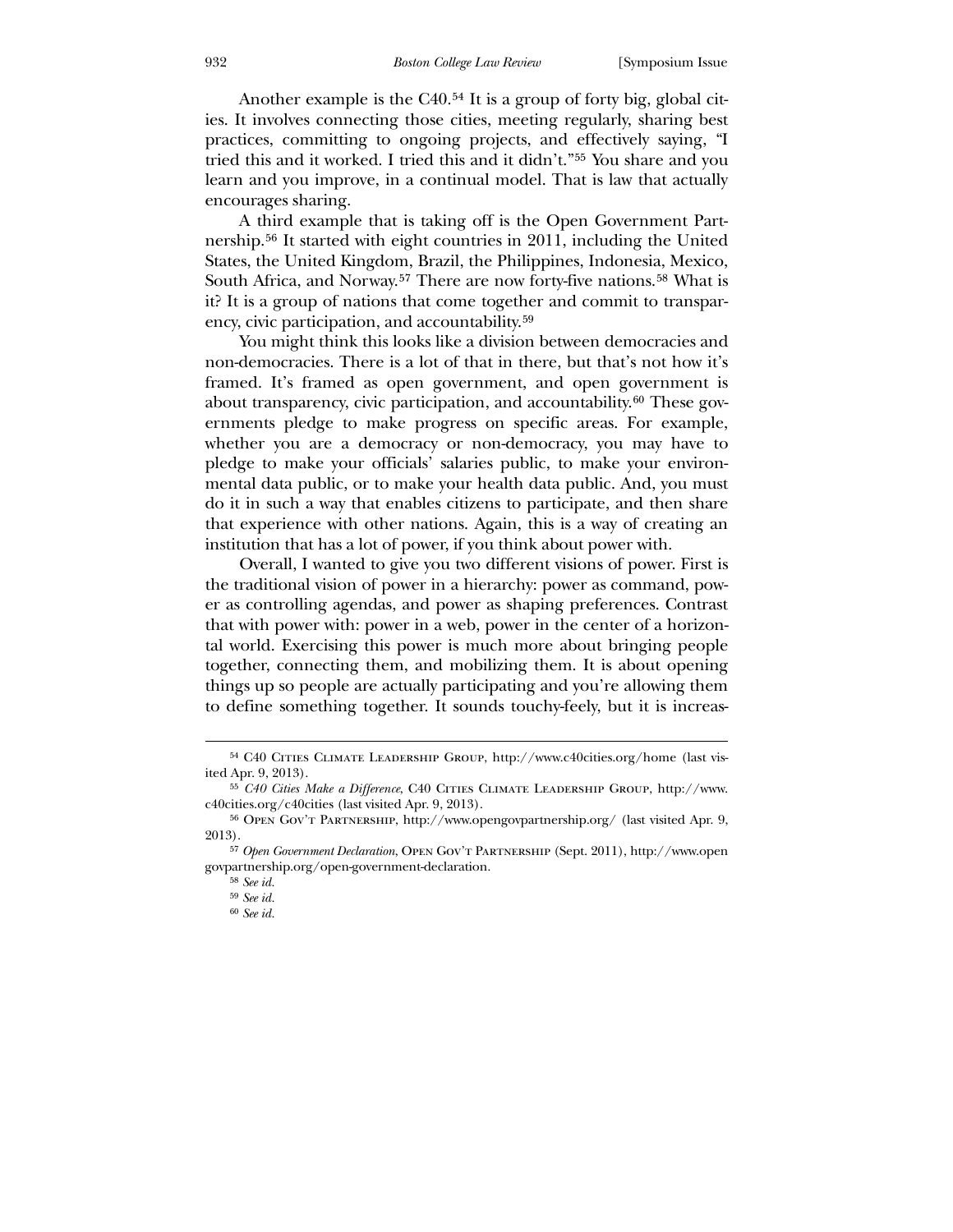ingly active. And if you don't have coercive power, then you better have some other set of tools.

## III. Power, Law, and Lawyering in a Global Economy

 So, what does this mean for lawyers? Let me end with how power and law interact in the global economy, or in any horizontal setting or network setting. What does this mean for how we think about being lawyers? I think it has some very interesting implications for how we think about what we do.

 The first is that law—at least, popularly—is about resolving the things that push people apart. Let's just think about the television examples of law. It's litigation, it's dispute, it's courtrooms, it's fighting. When I taught civil procedure, I would open my first class every year with a quote from Professor Stephen Yeazell. It's a wonderful quote that says, "[Civil] procedure is the etiquette of ritualized battle."[61](#page-15-0) And he is, of course, right. You used to do this with swords, with horses, and with lances. Now, we do it in the courtroom with briefcases. That's good because people don't die. Maybe of overwork, but it's not bloody, generally. That is how we think about lawyers, in many ways. It's about division, conflict, resolving conflict.

 This vision of law in the horizontal space is much more about how you bring people together. Now, some of that's not new at all. Professor David Wilkins and many others have done work on law as problem solving.[62](#page-15-1) Problem solving, and, of course, dispute resolution, other than the straight adversarial model, is absolutely bringing people together. You've got a problem, let's figure out how to solve it.

 We teach a lot of those problem-solving skills. And that's one of the differences traditionally between the Anglo-Saxon model of law and the civil model of law: that we focus much more on problem solving, which is a way of bringing people together.[63](#page-15-2) But, I think you can go much broader than that.

<sup>61</sup> Stephen C. Yeazell, Civil Procedure 1 (7th ed. 2008).

<sup>62</sup> *See, e.g.*, Gary L. Blasi, *What Lawyers Know: Lawyering Expertise, Cognitive Science, and the Functions of Theory*, 45 J. LEGAL EDUC. 313, 327 (1995); Carrie Menkel-Meadow, *Toward Another View of Legal Negotiation: The Structure of Problem Solving*, 31 UCLA L. Rev. 754, 794 (1984); David Wilkins et al., "Cradle to Grave" Legal Professional Development 2–4 (unpublished manuscript), *available at* http://dotank.nyls.edu/futureed/2011proposals/13ctg. pdf (last visited Apr. 9, 2013) (discussing Harvard's Problem Solving Workshop course designed to prepare law students for the way lawyers solve problems in practice).

<span id="page-15-2"></span><span id="page-15-1"></span><span id="page-15-0"></span><sup>63</sup> Compare the *jurists* of Roman civil law, who did not hear cases but instead issued *responsa* regarding legal standards, with Harvard Law School Dean Roscoe Pound's explanation of sociological jurisprudence in 1916: "a process, an activity, not merely a body of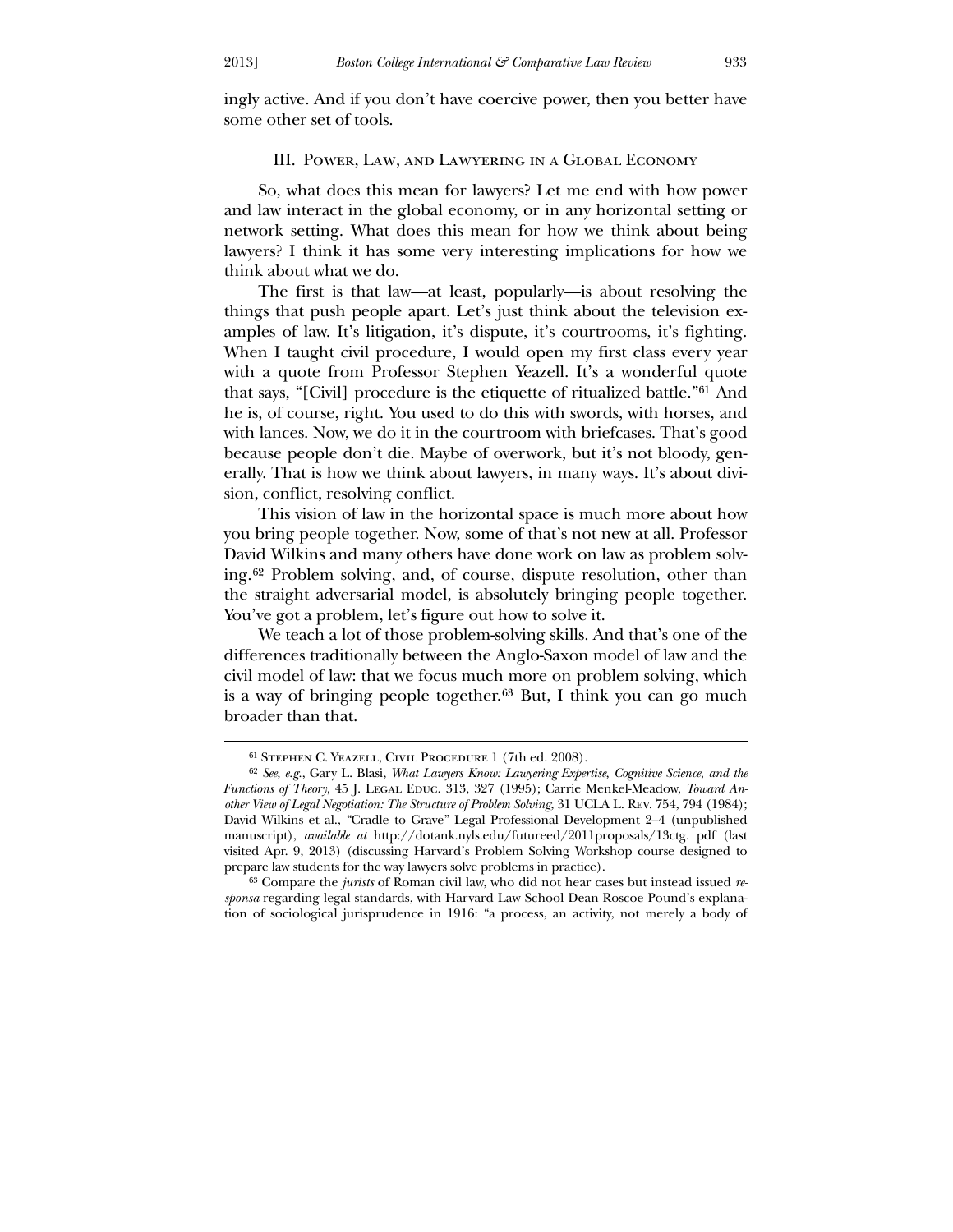One thing law does is to serve as a common metric. Why are lawyers and economists often in positions of power? Among university presidents, for example, many are lawyers or economists.[64](#page-16-0) I suggest to you that this is because both law and economics are common metrics for putting lots of different things together. If you're an economist, everything can be turned into costs and benefits. Everything. That's what we teach in public policy school. No matter what it is, you can reduce it to costs and benefits. That's good, because you can then weigh very disparate things. You can make policy choices that look very disparate because you've turned them into costs and benefits.

 As lawyers, we turn everything into rights and obligations. That's our common metric, our common currency. It's almost like alchemy, where we take all these very disparate things, complicated cases, and we reduce them to: "You have these obligations and you have these rights, and how do those work?"

 Think about that in a global horizontal context, and how important that is. We think about crossing national cultures all the time: language, culture, ethnicity, religion—all those differences. But, think about it as taking all these different problems, all these different cultures, all these different ways of approaching issues, and translating them into a common metric, into a common currency—the currency of rights and obligations.

 That is a way of thinking about what lawyers do that seems, to me, enormously important in a very diverse global world. You have a tool that allows you to take just about any problem and render it accessible by putting it into a common currency of rights and obligations. Different cultures have different ways of talking about those rights and obligations, but we all share that basic idea. We know that as lawyers. There's no legal system in the world that doesn't translate things into rights and obligations at some level, and I would say, even beyond that, into rights and obligations predicated on a system of values. The values can differ, but the values inform what you think people's rights are, and what their obligations are.

 Finally, in this horizontal world, we still have states as very important actors. More broadly, I would say states' governments including

knowledge or a fixed order of construction. It is a doing of things, not a serving as passive instruments through which mathematical formulas and mechanical laws realize themselves in the eternally appointed way." See DANIEL R. COQUILLETTE, THE ANGLO-AMERICAN LEGAL HERITAGE: INTRODUCTORY MATERIAL 6, 559-60 (2d ed. 2004).

<span id="page-16-0"></span><sup>64</sup> *See* Julie Johnson, *Universities Looking to Lawyers for Leadership*, N.Y. Times, Dec. 25, 1987, at B12 (noting a trend of hiring lawyers to be university presidents).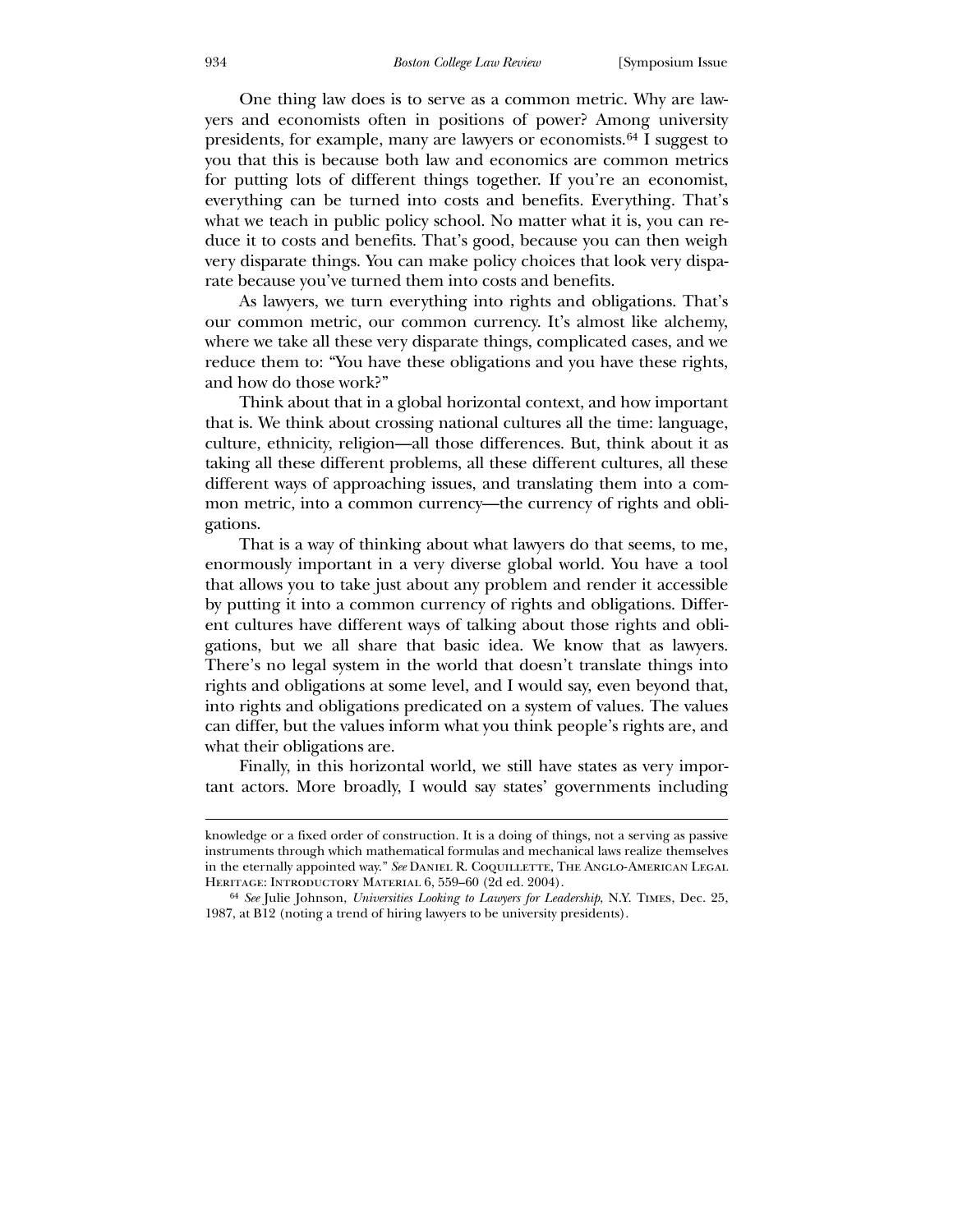$\overline{a}$ 

local and state governments, provincial governments, regional governments, national governments, and international government. In addition to states' governments, however, the different sectors are also important actors. There is the corporate sector—all the different corporate actors—and the civic sector—NGOs, foundations, churches, universities, think tanks. In this horizontal world—and this is something that both Secretary Clinton and President Obama talk a great deal about—you need the work of all three sectors. The Obama National Security Strategy of 2010 references public-private partnerships nearly thirty times.[65](#page-17-0) I've read a lot of national security strategies, and I have to say, you could close your eyes and you're not really sure what administration you're reading because there's an awful lot of "motherhood and apple pie," and "national security and economic prosperity," and "we're all for everything that is good."

 "Public-private partnerships" is a new term. I assure you that to see the most powerful nation on earth write about its national security in terms of having to forge partnerships with the corporate and the civic sectors is different. It is because the problems we face are so big and so complex, there is no way to solve them simply by government. It doesn't matter how much money the government has, it still must mobilize what the corporate sector brings to it and what the NGO sector brings to it.

 Think about environmental problems. Think about health problems. Think about food security or water security. Think about the global food initiative. You can't do that without the big agricultural companies. There's no way. You're never going to get there. But, you can't do it, either, without the NGOs that are going to monitor them, and the research institutes that are going to provide new technology, and the community organizations that are going to ensure things are implemented, and government because government has legitimacy and reach. So, in that world, lawyers have a tremendous ability to cross those cultures.

 When I was teaching civil procedure, I would end the year by saying, "We teach you to make arguments on different sides of every question because we want you to be able to hear arguments on each side of every question. As law students, you don't want to take those positions, and we're making you be a hired gun and you don't like that. You came

<span id="page-17-0"></span><sup>65</sup> *See generally* White House, National Security Strategy—May 2010 (2010), *available at* http://www.whitehouse.gov/sites/default/files/rss\_viewer/national\_security\_ strategy.pdf (outlining the numerous benefits of collaborating with the private sector).